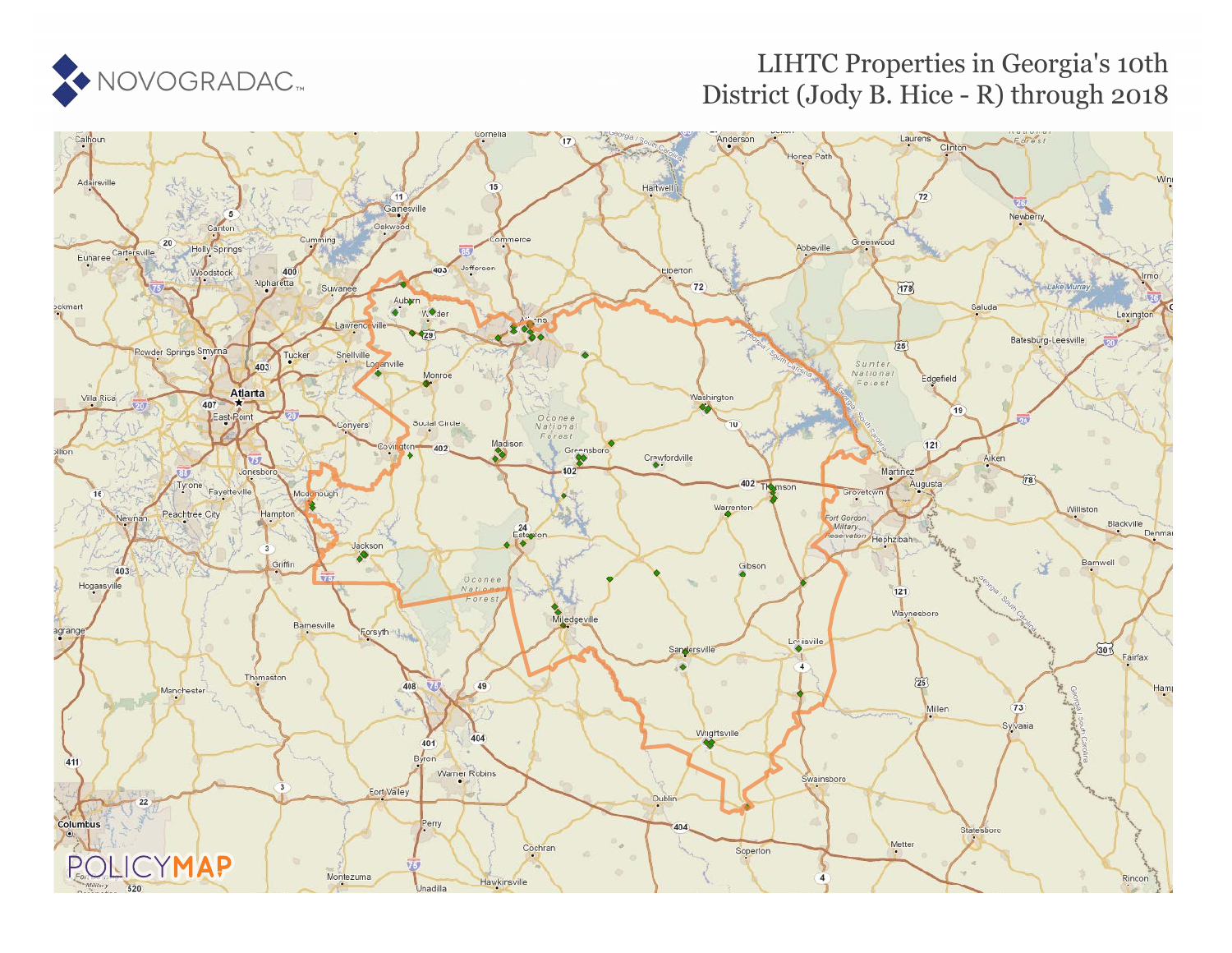| <b>Project Name</b>                      | <b>Address</b>                                                | <b>City</b>                 | <b>State</b>     | <b>Zip Code</b> | <b>Nonprofit</b><br><b>Sponsor</b> | <b>Allocation</b><br>Year | Annual<br><b>Allocated</b><br><b>Amount</b> | in Service | <b>Year Placed Construction</b><br><b>Type</b> | <b>Total</b><br><b>Units</b> | Low<br><b>Income</b><br><b>Units</b> | <b>Rent or</b><br>Income<br><b>Ceiling</b> | <b>Credit</b><br><b>Percentag Exempt</b><br>$\mathbf{e}$ | Tax-<br><b>Bond</b>    | <b>HUD Multi-</b><br>Family<br>Financing/Rent<br>al Assistance |
|------------------------------------------|---------------------------------------------------------------|-----------------------------|------------------|-----------------|------------------------------------|---------------------------|---------------------------------------------|------------|------------------------------------------------|------------------------------|--------------------------------------|--------------------------------------------|----------------------------------------------------------|------------------------|----------------------------------------------------------------|
| $\rm{AUTUMN}$ LANE                       | 344 ANDREW<br><b>DRIVE PHYS</b><br>330 ANDREW<br><b>DRIVE</b> | WASHINGTON                  | GA               | 30673-2147      | No                                 | 1990                      | \$0                                         | 1990       | New Construction                               | 24                           | 24                                   |                                            | <b>TCEP</b> only                                         |                        |                                                                |
| <b>MEADOW RUN</b>                        | 25 AZALEA VLG CRAWFORD                                        |                             | GA               | 30630           | No                                 | 1990                      | \$0                                         | 1990       | <b>New Construction</b>                        | 24                           | 24                                   |                                            | Not<br>Indicated                                         | No                     |                                                                |
| <b>ROCK SPRINGS</b><br><b>APARTMENTS</b> | <b>604 BOSS</b><br><b>HARDY RD</b>                            | <b>WINDER</b>               | GA               | 30680           |                                    | 1989                      | \$0                                         | 1990       | New Construction                               | 48                           | 48                                   |                                            | Not<br>Indicated                                         | $\mathbf{No}$          |                                                                |
| <b>ASHFORD COURT</b>                     | 915 ASHLEY<br>AVE                                             | WASHINGTON                  | GA               | 30673           | $\mathbf {No}$                     | 1990                      | $\$0$                                       | 1991       | New Construction                               | 24                           | 24                                   |                                            | Not<br>Indicated                                         |                        |                                                                |
| <b>BROOK POINT</b>                       | 157 PULLIAM<br>DR                                             | <b>JACKSON</b>              | GA               | 30233-5101      | $\mathbf{N}\mathbf{o}$             | 1990                      | \$0                                         | 1991       | <b>New Construction</b>                        | - 50                         | 50                                   |                                            | <b>TCEP</b> only                                         |                        |                                                                |
| DRUMMERS HOME<br><b>APARTMENTS</b>       | 110 E BROAD<br>${\cal S}{\cal T}$                             | <b>SPARTA</b>               | $_{\mathrm{GA}}$ | 31087-9679      | $\mathbf{N}\mathbf{o}$             | 1990                      | \$0                                         | 1991       | New Construction                               | 49                           | 49                                   |                                            | <b>TCEP</b> only                                         |                        |                                                                |
| <b>GIBSON VILLAGE</b>                    | 388 PROJECT<br><b>ST</b>                                      | <b>GIBSON</b>               | GA               | 30810           | No                                 | 1990                      | \$0                                         | 1991       | New Construction                               | 18                           | 18                                   |                                            | Not<br>Indicated                                         |                        |                                                                |
| <b>MEADOWBROOK</b><br><b>APARTMENTS</b>  | 460 HWY 142 COVINGTON                                         |                             | GA               | 30014           | No                                 | 1990                      | <b>SO</b>                                   | 1991       | <b>New Construction</b>                        | $\overline{\mathbf{4}}$      | $\overline{4}$                       |                                            | Not<br>Indicated                                         |                        |                                                                |
| <b>CARSON VILLAGE</b>                    |                                                               | 47 SHORT ST WRIGHTSVILLE GA |                  | 31096-2410      | No                                 | 1991                      | \$0                                         | 1992       | New Construction                               | 24                           | 24                                   |                                            | TCEP only No                                             |                        |                                                                |
| <b>FOREST RIDGE</b><br><b>APARTMENTS</b> | 5151 GA HWY<br>22                                             | <b>SPARTA</b>               | GA               | 31087           | No                                 | 1991                      | \$0                                         | 1992       | <b>New Construction</b>                        | 30                           | 30                                   |                                            | Not<br>Indicated                                         | $\mathbf{N}\mathbf{o}$ |                                                                |
| FOX CHASE PHASE II                       | $^{11}$ FOX CHASE GREENSBORO CIR $\,$                         |                             | GA               | 30642           | $\rm\thinspace No$                 | 1991                      | \$0                                         | 1992       | <b>New Construction</b>                        | 32                           | $32\,$                               |                                            | Not<br>Indicated                                         |                        |                                                                |
| FOX CHASE I                              | 11 FOX CHASE GREENSBORO<br><b>CIR</b>                         |                             | $_{\mathrm{GA}}$ | 30642-2956      | No                                 | 1991                      | \$0                                         | 1992       | <b>New Construction</b>                        | 24                           | 24                                   |                                            | TCEP only No                                             |                        |                                                                |
| <b>LAUREL VILLAGE</b>                    | 331 BATTLE ST WADLEY                                          |                             | GA               | 30477-4803      | No                                 | 1991                      | \$0                                         | 1992       | <b>New Construction</b>                        | 18                           | 24                                   |                                            | TCEP only No                                             |                        |                                                                |

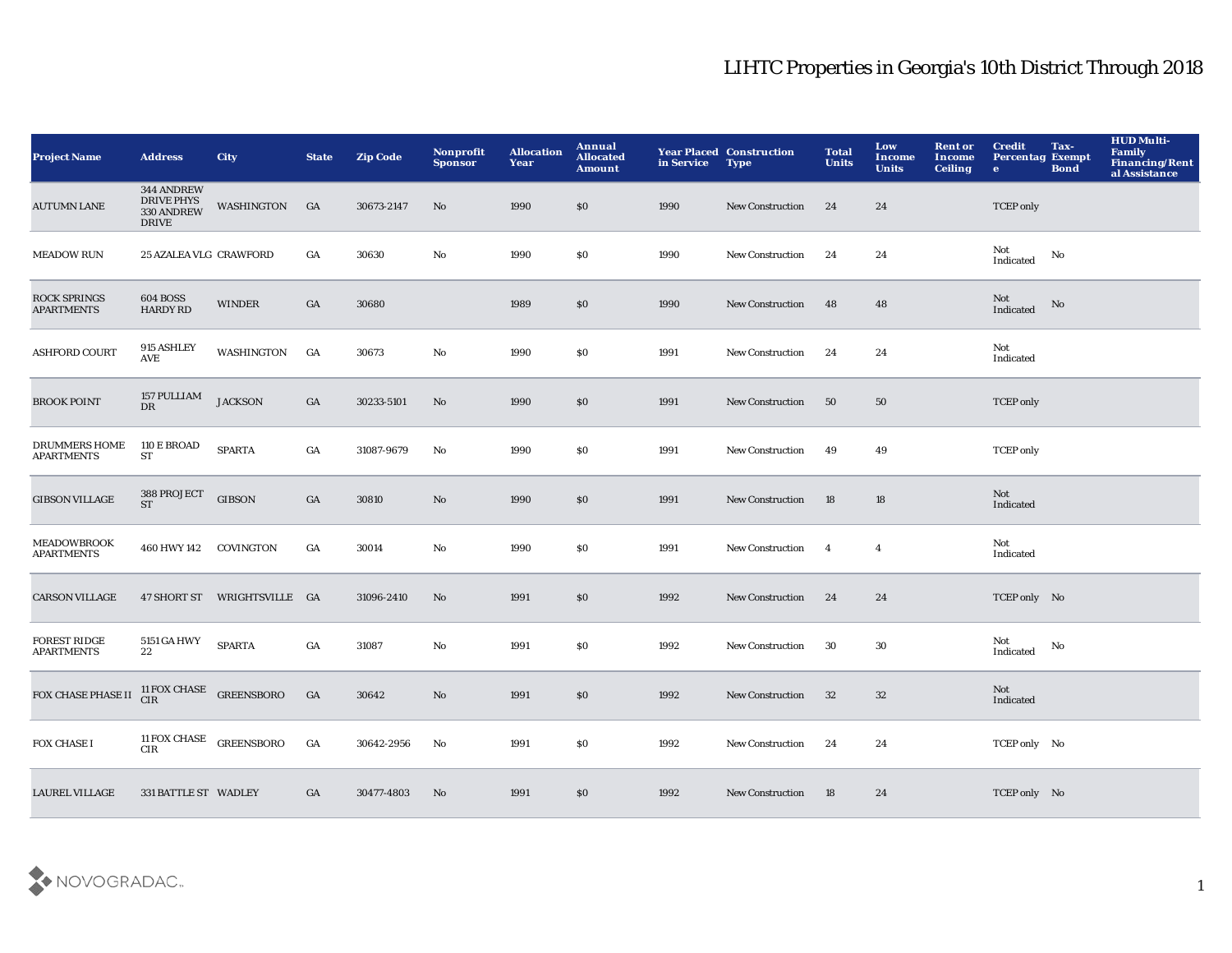| <b>Project Name</b>                                      | <b>Address</b>                            | <b>City</b>                                  | <b>State</b>     | <b>Zip Code</b> | Nonprofit<br><b>Sponsor</b> | <b>Allocation</b><br>Year     | <b>Annual</b><br><b>Allocated</b><br><b>Amount</b> | in Service           | <b>Year Placed Construction</b><br><b>Type</b> | <b>Total</b><br><b>Units</b> | Low<br><b>Income</b><br><b>Units</b> | <b>Rent or</b><br><b>Income</b><br><b>Ceiling</b> | <b>Credit</b><br><b>Percentag Exempt</b><br>$\bullet$ | Tax-<br><b>Bond</b> | <b>HUD Multi-</b><br><b>Family</b><br>Financing/Rent<br>al Assistance |
|----------------------------------------------------------|-------------------------------------------|----------------------------------------------|------------------|-----------------|-----------------------------|-------------------------------|----------------------------------------------------|----------------------|------------------------------------------------|------------------------------|--------------------------------------|---------------------------------------------------|-------------------------------------------------------|---------------------|-----------------------------------------------------------------------|
| PECAN GROVE                                              | 647<br><b>FERNCREST</b><br>DR             | SANDERSVILLE GA                              |                  | 31082-1303      | No                          | 1990                          | \$0                                                | 1992                 | <b>New Construction</b>                        | 48                           | 48                                   |                                                   | TCEP only No                                          |                     |                                                                       |
| PINE TERRACE I                                           |                                           | $823\,S\,\mathrm{MARCUS}$ WRIGHTSVILLE GA ST |                  | 31096           | No                          | 1991                          | \$0                                                | 1992                 | New Construction                               | 48                           | 25                                   |                                                   | Not<br>Indicated                                      | No                  |                                                                       |
| SIMMONS STREET<br><b>DEVELOPMENT</b>                     | 135 SIMMONS<br><b>ST</b>                  | <b>ATHENS</b>                                | GA               | 30601           | $\mathbf{No}$               | 1991                          | \$0                                                | 1992                 | Acquisition and<br>Rehab                       | 10                           | 10                                   |                                                   | Not<br>Indicated                                      | No                  |                                                                       |
| <b>UNION POINT</b><br><b>APARTMENTS</b>                  | 1314 N<br><b>RHODES ST</b>                | <b>UNION POINT</b>                           | GA               | 30669           | No                          | 1991                          | \$0                                                | 1992                 | New Construction                               | 24                           | 24                                   |                                                   | Not<br>Indicated                                      | No                  |                                                                       |
| <b>GREENE POINTE</b>                                     | 1031 PARK CT                              | <b>GREENSBORO</b>                            | GA               | 30642           |                             | 2013                          | \$0                                                | Insufficient<br>Data | Not Indicated                                  | 56                           | $\mathbf 0$                          |                                                   | Not<br>Indicated                                      |                     |                                                                       |
| <b>GREYSTONE MANOR</b><br><b>APTS</b>                    | 411<br>RACETRACK<br>RD                    | MCDONOUGH                                    | GA               | 30252           |                             | Insufficient<br>Data          | $\$0$                                              | Insufficient<br>Data | Not Indicated                                  | 56                           | $\bf{0}$                             |                                                   | Not<br>Indicated                                      |                     |                                                                       |
| <b>MARY-LEILA LOFTS</b>                                  | 316 N W ST                                | <b>GREENSBORO</b>                            | $_{\mathrm{GA}}$ | 30642           |                             | 2013                          | $\bf{S0}$                                          | Insufficient<br>Data | Not Indicated                                  | 71                           | $\mathbf 0$                          |                                                   | Not<br>Indicated                                      |                     |                                                                       |
| PAULDOE REDEV 2                                          | 570 PAULDOE<br>ST                         | <b>ATHENS</b>                                | $_{\mathrm{GA}}$ | 30606           |                             | 2013                          | \$0                                                | Insufficient<br>Data | Not Indicated                                  | 132                          | $\mathbf 0$                          |                                                   | Not<br>Indicated                                      |                     |                                                                       |
| <b>AUTRY PINES</b><br><b>SENIOR VILLAGE</b>              | <b>155 AUTRY</b><br><b>ROAD</b>           | <b>AUBURN</b>                                | GA               | 30011           |                             | Insufficient<br>Data          | $\bf{S0}$                                          | Insufficient<br>Data | Not Indicated                                  | 64                           | 64                                   |                                                   | Not<br>Indicated                                      |                     |                                                                       |
| <b>AZALEA VILLAGE</b><br><b>APARTMENTS (NEW)</b>         | 25 AZALEA VLG CRAWFORD                    |                                              | GA               | 30630-2301      | $\mathbf{N}\mathbf{o}$      | Insufficient<br>Data          | $\mathbf{S}$                                       | Insufficient<br>Data | Not Indicated                                  | 24                           | $\mathbf 0$                          |                                                   | <b>TCEP</b> only                                      |                     |                                                                       |
| <b>BROOKSFIELD</b><br><b>APARTMENTS (NEW)</b>            | 1101<br>PEACHTREE LOUISVILLE<br><b>ST</b> |                                              | GA               | 30434-1560      |                             | Insufficient<br>Data          | \$0                                                | Insufficient<br>Data | Not Indicated                                  | 32                           | $\bf{0}$                             |                                                   | <b>TCEP</b> only                                      |                     |                                                                       |
| <b>BROOKSTONE</b><br><b>APARTMENTS (NEW)</b>             | 1101<br>PEACHTREE LOUISVILLE<br><b>ST</b> |                                              | GA               | 30434-1560      |                             | Insufficient<br>Data          | \$0                                                | Insufficient<br>Data | Not Indicated                                  | 76                           | $\bf{0}$                             |                                                   | <b>TCEP</b> only                                      |                     |                                                                       |
| <b>DEERFIELD</b><br><b>APARTMENTS</b><br>(CRAWFORDVILLE) | CT NW                                     | 114 DEERFIELD CRAWFORDVILLE GA               |                  | 30631-2946      | No                          | $\bold{Insufficient}$<br>Data | \$0                                                | Insufficient<br>Data | Not Indicated                                  | 19                           | $\bf{0}$                             |                                                   | <b>TCEP</b> only                                      |                     |                                                                       |

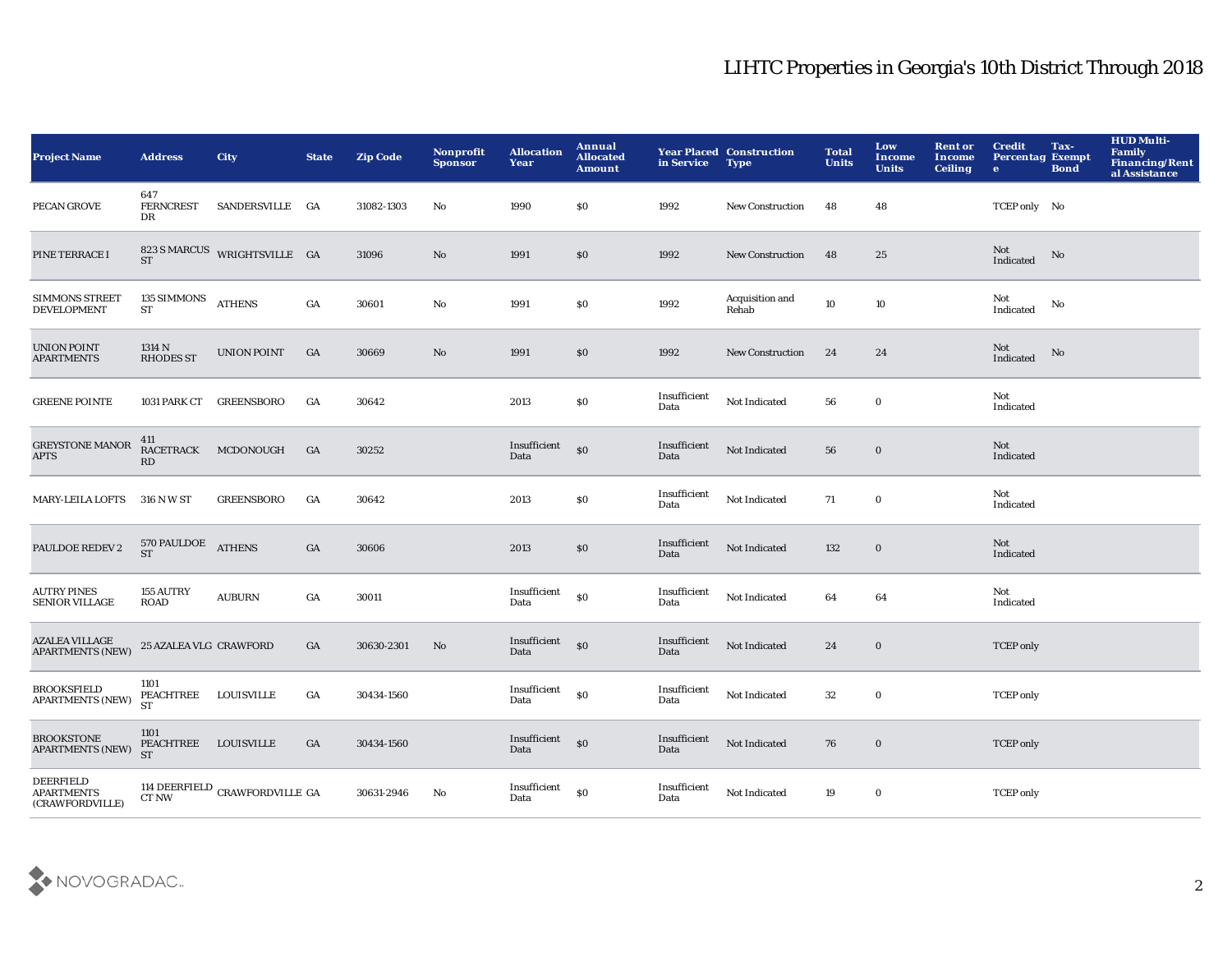| <b>Project Name</b>                                    | <b>Address</b>                           | <b>City</b>                          | <b>State</b>     | <b>Zip Code</b> | <b>Nonprofit</b><br><b>Sponsor</b> | <b>Allocation</b><br>Year | Annual<br><b>Allocated</b><br><b>Amount</b> | in Service           | <b>Year Placed Construction</b><br><b>Type</b> | <b>Total</b><br><b>Units</b> | Low<br><b>Income</b><br><b>Units</b> | <b>Rent or</b><br>Income<br><b>Ceiling</b> | <b>Credit</b><br><b>Percentag Exempt</b><br>$\bullet$ | Tax-<br><b>Bond</b> | <b>HUD Multi-</b><br>Family<br><b>Financing/Rent</b><br>al Assistance |
|--------------------------------------------------------|------------------------------------------|--------------------------------------|------------------|-----------------|------------------------------------|---------------------------|---------------------------------------------|----------------------|------------------------------------------------|------------------------------|--------------------------------------|--------------------------------------------|-------------------------------------------------------|---------------------|-----------------------------------------------------------------------|
| DEERWOOD VILLAGE 184 E MAIN ST ADRIAN                  |                                          |                                      | GA               | 31002-4052      |                                    | Insufficient<br>Data      | \$0                                         | Insufficient<br>Data | Not Indicated                                  | 20                           | $\bf{0}$                             |                                            | <b>TCEP</b> only                                      |                     |                                                                       |
| <b>GIBSON VILLAGE</b><br><b>APARTMENTS</b><br>(REHAB)  | 388 PROJECT<br><b>ST</b>                 | <b>GIBSON</b>                        | GA               | 30810-4006      |                                    | Insufficient<br>Data      | \$0                                         | Insufficient<br>Data | Not Indicated                                  | $\bf{0}$                     | $\bf{0}$                             |                                            | <b>TCEP</b> only                                      |                     |                                                                       |
| <b>LAWSON AND</b><br><b>MONTGOMERY</b><br><b>HOMES</b> | <b>208 LAWSON</b><br>DR                  | <b>EATONTON</b>                      | GA               | 31024-2078      |                                    | Insufficient<br>Data      | \$0                                         | Insufficient<br>Data | Not Indicated                                  | 114                          | $\bf{0}$                             |                                            | <b>TCEP</b> only                                      |                     |                                                                       |
| PEPPERTON VILLAS<br>APTS (NEW)                         | 127 HARPER ST JACKSON                    |                                      | $_{\mathrm{GA}}$ | 30233-2278      |                                    | Insufficient<br>Data      | \$0                                         | Insufficient<br>Data | Not Indicated                                  | 29                           | $\mathbf 0$                          |                                            | <b>TCEP</b> only                                      |                     |                                                                       |
| <b>LAKEVIEW SENIOR</b><br><b>GARDENS</b> (16-044)      | SCOTT RD NE EATONTON                     |                                      | GA               | 31024           |                                    | Insufficient<br>Data      | \$0                                         | Insufficient<br>Data | Not Indicated                                  | 144                          | 138                                  |                                            | Not<br>Indicated                                      |                     |                                                                       |
| <b>COUNTRY GROVE</b>                                   | 684 PLAZA<br>TRCE                        | <b>MONROE</b>                        | GA               | 30655           |                                    | 1989                      | \$0                                         | 1989                 | New Construction                               | 48                           | 48                                   |                                            | Not<br>Indicated                                      | No                  |                                                                       |
| PINE TERRACE                                           | <b>ST</b>                                | 823 S MARCUS WRIGHTSVILLE GA         |                  | 31096-1941      | $\mathbf{N}\mathbf{o}$             | Insufficient<br>Data      | \$0                                         | 1992                 | <b>New Construction</b>                        | 48                           | $\mathbf 0$                          |                                            | <b>TCEP</b> only                                      |                     |                                                                       |
| <b>AMBER RUN OF</b><br><b>WARRENTON</b>                | 101 AMBER<br><b>RUNCT</b>                | <b>WARRENTON</b>                     | GA               | 30828-8859      | $\mathbf{N}\mathbf{o}$             | 1992                      | \$0                                         | 1994                 | New Construction                               | 30                           | 30                                   |                                            | TCEP only No                                          |                     |                                                                       |
| <b>DEERFIELD</b><br><b>APARTMENTS</b>                  |                                          | 114 DEERFIELD CRAWFORDVILLE GA CT NW |                  | 30631           | $\rm\thinspace No$                 | 1993                      | \$0                                         | 1994                 | <b>New Construction</b>                        | 19                           | 19                                   |                                            | Not<br>Indicated                                      | No                  |                                                                       |
| OAK LANE VILLAS                                        | 126 OAK LANE WRENS<br>VILLAS COURT WRENS |                                      | $_{\mathrm{GA}}$ | 30833           | No                                 | 1993                      | <b>SO</b>                                   | 1994                 | New Construction                               | 26                           | 24                                   |                                            | TCEP only No                                          |                     |                                                                       |
| PEPPERTON VILLAS                                       | 127 HARPER ST JACKSON                    |                                      | GA               | 30233           | No                                 | 1993                      | \$0                                         | 1994                 | <b>New Construction</b>                        | 28                           | 28                                   |                                            | Not<br>Indicated                                      | No                  |                                                                       |
| <b>BROOKSFIELD APTS</b>                                | 1101<br>PEACHTREE<br>ST                  | <b>LOUISVILLE</b>                    | GA               | 30434           | No                                 | 1993                      | <b>SO</b>                                   | 1995                 | <b>New Construction</b>                        | 32                           | 32                                   |                                            | 30%<br>present<br>value                               | No                  |                                                                       |
| <b>DEERWOOD</b><br><b>APARTMENTS</b>                   | 184 E MAIN ST ADRIAN                     |                                      | GA               | 31002-4052      | No                                 | 1993                      | \$0                                         | 1995                 | <b>New Construction</b>                        | 23                           | $\bf{0}$                             |                                            | TCEP only No                                          |                     |                                                                       |

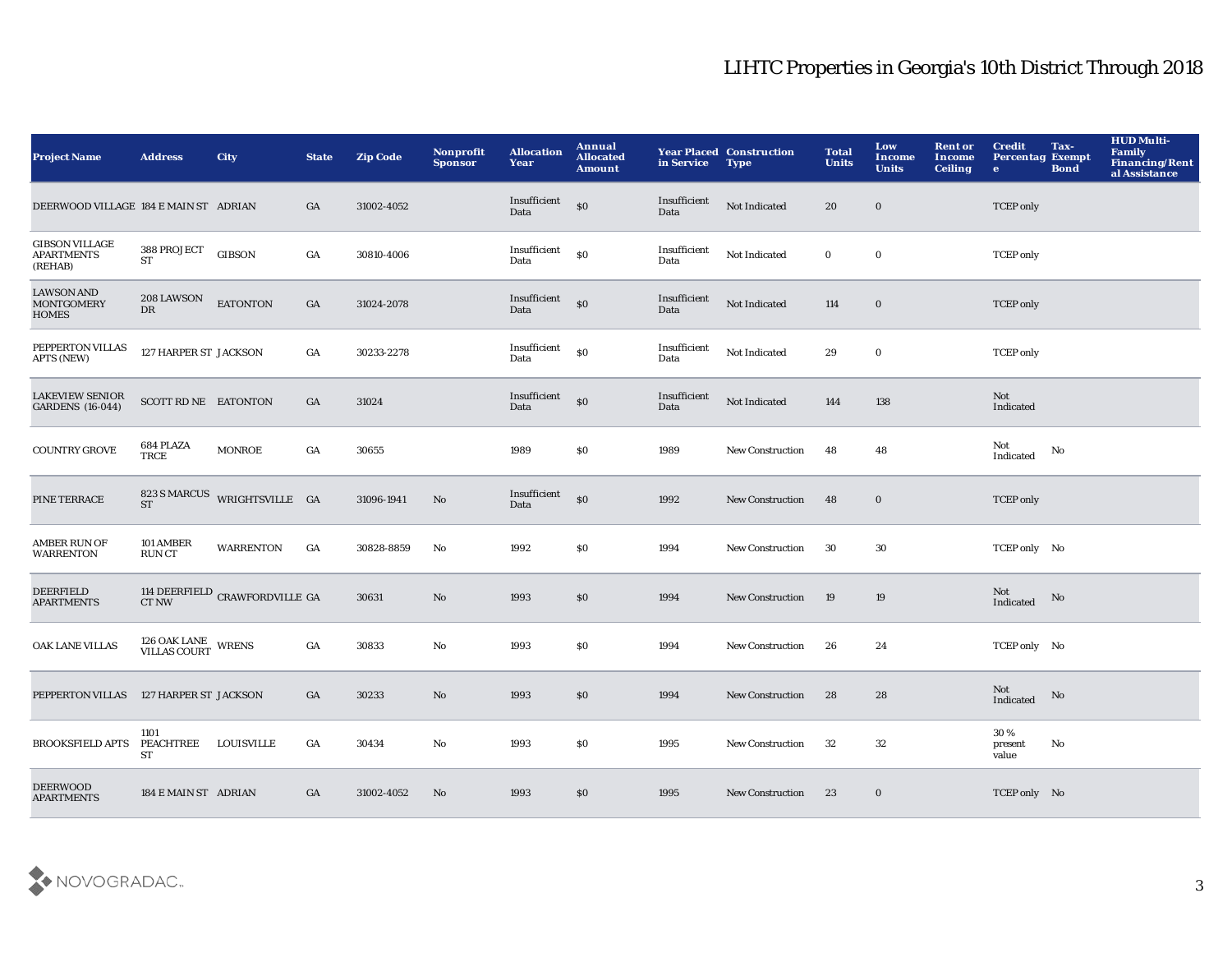| <b>Project Name</b>                                      | <b>Address</b>                            | <b>City</b>                  | <b>State</b>     | <b>Zip Code</b> | <b>Nonprofit</b><br><b>Sponsor</b> | <b>Allocation</b><br>Year | Annual<br><b>Allocated</b><br><b>Amount</b> | in Service | <b>Year Placed Construction</b><br><b>Type</b> | <b>Total</b><br><b>Units</b> | Low<br>Income<br><b>Units</b> | <b>Rent or</b><br><b>Income</b><br><b>Ceiling</b> | <b>Credit</b><br><b>Percentag Exempt</b><br>$\bullet$ | Tax-<br><b>Bond</b> | <b>HUD Multi-</b><br>Family<br>Financing/Rent<br>al Assistance |
|----------------------------------------------------------|-------------------------------------------|------------------------------|------------------|-----------------|------------------------------------|---------------------------|---------------------------------------------|------------|------------------------------------------------|------------------------------|-------------------------------|---------------------------------------------------|-------------------------------------------------------|---------------------|----------------------------------------------------------------|
| <b>MADISON VILLAS</b>                                    | 1061<br><b>BRAMBLEWOO MADISON</b><br>D DR |                              | GA               | 30650-1912      | No                                 | 1993                      | \$0                                         | 1995       | New Construction                               | 48                           | 48                            |                                                   | TCEP only No                                          |                     |                                                                |
| PINE TERRACE II                                          | <b>ST</b>                                 | 823 S MARCUS WRIGHTSVILLE GA |                  | 31096-1941      | $\mathbf{N}\mathbf{o}$             | 1993                      | \$0                                         | 1995       | New Construction                               | 24                           | 24                            |                                                   | TCEP only No                                          |                     |                                                                |
| BRIGHTWOOD LANE 344 ANDREW<br><b>APARTMENT</b>           | DR                                        | WASHINGTON                   | GA               | 30673-2147      | No                                 | 1995                      | \$0                                         | 1996       | <b>New Construction</b>                        | 40                           | 40                            |                                                   | TCEP only No                                          |                     |                                                                |
| <b>GREENSBORO</b><br><b>VILLAGE</b><br><b>APARTMENTS</b> |                                           | 108 RACHEL ST GREENSBORO     | GA               | 30642-1453      | No                                 | 1994                      | \$0                                         | 1996       | New Construction                               | 33                           | 33                            |                                                   | TCEP only No                                          |                     |                                                                |
| <b>DOGWOOD PARK</b><br><b>APTS</b>                       | 198 OLD HULL ATHENS<br>RD                 |                              | $_{\mathrm{GA}}$ | 30601           | $\rm No$                           | 1995                      | \$701,998                                   | 1996       | New Construction                               | 126                          | 126                           |                                                   | Not<br>Indicated                                      | No                  |                                                                |
| <b>EDGEWOOD PARK</b><br><b>APARTMENTS</b>                | 2671 N<br><b>COLUMBIA ST</b>              | MILLEDGEVILLE GA             |                  | 31061-6400      | No                                 | 1995                      | \$240,350                                   | 1996       | <b>New Construction</b>                        | 57                           | 57                            |                                                   | TCEP only No                                          |                     |                                                                |
| <b>WASHINGTON PLACE</b><br><b>APARTMENTS</b>             | 944 OLD<br>WASHINGTON THOMSON<br>RD       |                              | GA               | 30824-4063      | No                                 | 1995                      | \$243,313                                   | 1996       | New Construction                               | 42                           | $\bf{0}$                      |                                                   | TCEP only No                                          |                     |                                                                |
| ORCHARD GROVE<br><b>APARTMENTS</b>                       | 1070 MICHA<br><b>WAY</b>                  | <b>MADISON</b>               | GA               | 30650-2099      | $\mathbf{N}\mathbf{o}$             | 2002                      | \$661,649                                   | 2004       | New Construction                               | 60                           | 59                            |                                                   | TCEP only No                                          |                     |                                                                |
| <b>WOODLAWN PARK</b><br><b>APARTMENTS</b>                | 100<br>PARK DR                            | WOODLAWN MCDONOUGH           | GA               | 30253-3389      | $\mathbf{N}\mathbf{o}$             | 2002                      | \$0                                         | 2004       | <b>New Construction</b>                        | 240                          | $\bf{0}$                      |                                                   | TCEP only No                                          |                     |                                                                |
| <b>ASHTON CLARKE</b><br><b>APARTMENTS</b>                | 110 CARRIAGE<br><b>CT</b>                 | <b>ATHENS</b>                | GA               | 30605-1883      | No                                 | 2002                      | \$0                                         | 2004       | <b>New Construction</b>                        | 100                          | $\bf{0}$                      |                                                   | <b>TCEP</b> only                                      |                     |                                                                |
| JT OAKVIEW, LP                                           | 31 TROJAN<br>WAY                          | WRIGHTSVILLE GA              |                  | 31096-2207      | No                                 | 2003                      | \$138,748                                   | 2004       | Acquisition and<br>Rehab                       | 24                           | $\mathbf 0$                   |                                                   | <b>TCEP</b> only                                      |                     |                                                                |
| <b>OAK HILL</b><br><b>APARTMENT</b>                      | 105 OAK HILL ATHENS<br>DR #1000           |                              | GA               | 30601-4429      | No                                 | 2002                      | \$620,948                                   | 1997       | New Construction                               | 220                          | 132                           |                                                   | TCEP only No                                          |                     |                                                                |
| <b>KNOLLWOOD</b><br>MANOR<br><b>APARTMENTS</b>           | $205$ OLD HULL $\,$ ATHENS $\,$<br>RD     |                              | GA               | 30601           | No                                 | 1995                      | \$414,883                                   | 1997       | <b>New Construction</b>                        | 64                           | $\bf{0}$                      |                                                   | Not<br>Indicated                                      | No                  |                                                                |

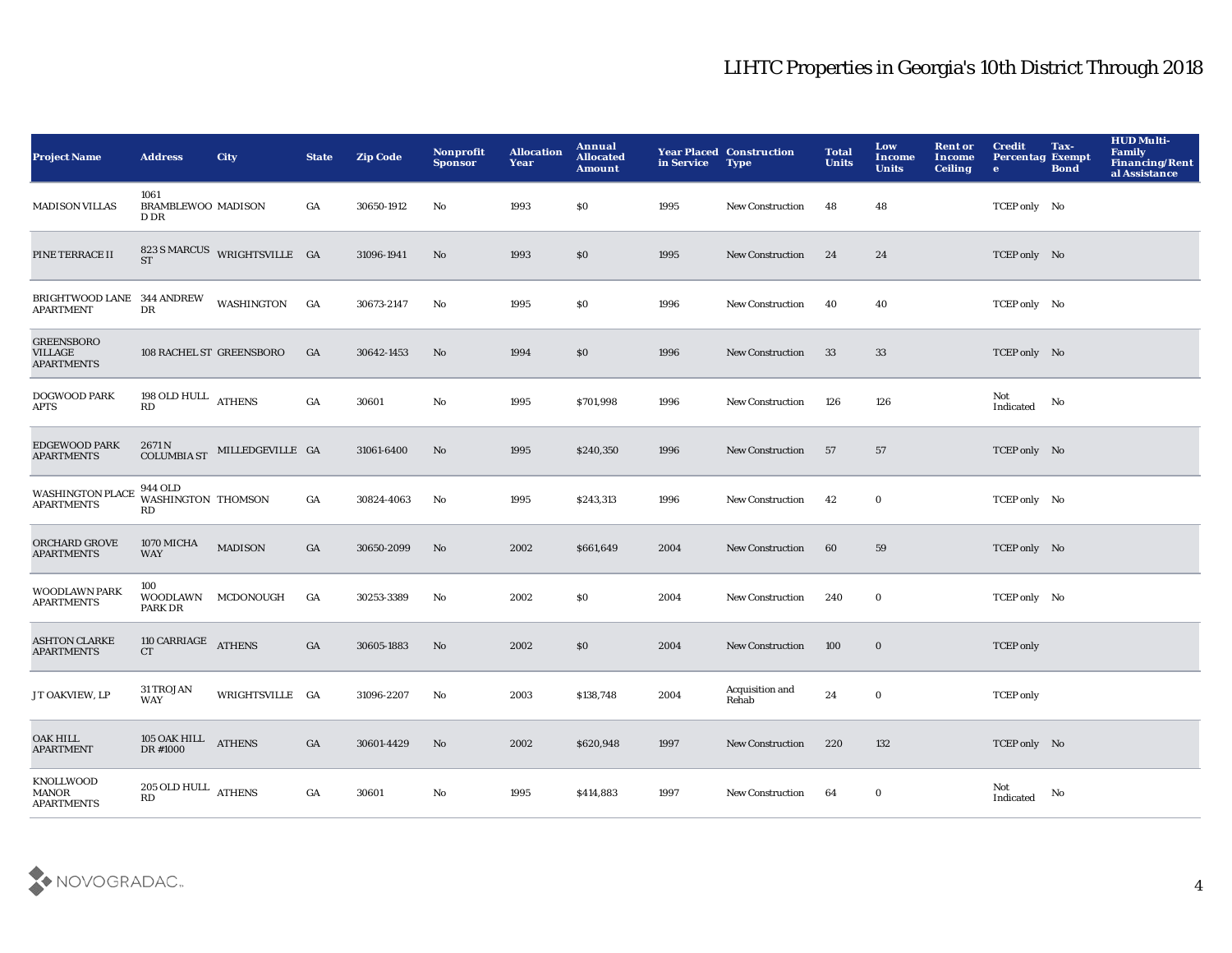| <b>Project Name</b>                          | <b>Address</b>                                   | <b>City</b>                                         | <b>State</b>     | <b>Zip Code</b> | <b>Nonprofit</b><br><b>Sponsor</b> | <b>Allocation</b><br>Year | Annual<br><b>Allocated</b><br><b>Amount</b> | in Service | <b>Year Placed Construction</b><br><b>Type</b> | <b>Total</b><br><b>Units</b> | Low<br>Income<br><b>Units</b> | <b>Rent or</b><br>Income<br><b>Ceiling</b> | <b>Credit</b><br><b>Percentag Exempt</b><br>$\bullet$ | Tax-<br><b>Bond</b> | <b>HUD Multi-</b><br><b>Family</b><br>Financing/Rent<br>al Assistance |
|----------------------------------------------|--------------------------------------------------|-----------------------------------------------------|------------------|-----------------|------------------------------------|---------------------------|---------------------------------------------|------------|------------------------------------------------|------------------------------|-------------------------------|--------------------------------------------|-------------------------------------------------------|---------------------|-----------------------------------------------------------------------|
| <b>FOREST VIEW</b><br><b>APARTMENTS</b>      | 622 N MARTIN<br>LUTHER KING WADLEY<br>JR BL      |                                                     | GA               | 30477-4864      | No                                 | 2015                      | \$371,543                                   | 1998       | Acquisition and<br>Rehab                       | 37                           | 36                            |                                            | TCEP only No                                          |                     |                                                                       |
| <b>ASHTON POINTE</b>                         | 429 PLAZA DR MONROE                              |                                                     | GA               | 30655           | $\mathbf{No}$                      | 1999                      | \$789,184                                   | 1999       | New Construction                               | 48                           | 48                            |                                            | 70%<br>present<br>value                               | No                  |                                                                       |
| <b>ASHTON POINTE</b><br><b>APARTMENTS II</b> | 550 PLAZA DR MONROE                              |                                                     | GA               | 30655           | $\mathbf{N}\mathbf{o}$             | 1998                      | \$400,000                                   | 1999       | <b>New Construction</b>                        | 56                           | 56                            |                                            | TCEP only No                                          |                     |                                                                       |
| <b>BETHEL CHRUCH</b><br>HOME APARTMENTS DR   | <b>155 HICKMAN</b>                               | <b>ATHENS</b>                                       | $_{\mathrm{GA}}$ | 30601-3732      | No                                 | 2001                      | \$120,119                                   | 2001       | <b>Acquisition and</b><br>Rehab                | 178                          | 190                           |                                            | TCEP only No                                          |                     |                                                                       |
| <b>OAKVIEW APTS</b><br>(WRIGHTSVILLE)        | 31 TROJAN<br><b>WAY</b>                          | WRIGHTSVILLE GA                                     |                  | 31096           | $\mathbf{No}$                      | 2003                      | \$138,748                                   | 2005       | Acquisition and<br>Rehab                       | $\bf 24$                     | 23                            |                                            | Not<br>Indicated                                      | No                  |                                                                       |
| THOMSON VILLAS                               | 642 FOREST<br><b>CLARY DRIVE THOMSON</b><br>EXT. |                                                     | GA               | 30824           | No                                 | 2004                      | \$222,579                                   | 2005       | Acquisition and<br>Rehab                       | 60                           | 40                            |                                            | TCEP only No                                          |                     |                                                                       |
| <b>TORI PINES</b>                            | 635<br><b>FERNCREST</b><br>DR                    | SANDERSVILLE GA                                     |                  | 31082-1804      | No                                 | 2004                      | \$564,528                                   | 2006       | <b>New Construction</b>                        | 64                           | 64                            |                                            | 60% AMGI TCEP only No                                 |                     |                                                                       |
| <b>MONTEREY PASS</b>                         | 877 COBBHAM THOMSON<br>RD                        |                                                     | GA               | 30824-4075      | No                                 | 2004                      | \$528,471                                   | 2006       | New Construction                               | 60                           | $\bf{0}$                      |                                            | TCEP only No                                          |                     |                                                                       |
| PECAN HILLS                                  | 900W<br>Y ST                                     | MONTGOMER MILLEDGEVILLE GA                          |                  | 31061-6758      | No                                 | 2004                      | \$858,404                                   | 2006       | <b>New Construction</b>                        | -54                          | 54                            |                                            | TCEP only No                                          |                     |                                                                       |
| SENIOR RESIDENCES KINGSTOWN THOMSON          | 138<br><b>WAY</b>                                |                                                     | GA               | 30824-2483      | No                                 | 2005                      | \$485,414                                   | 2007       | New Construction                               | 65                           | 57                            |                                            | 50% AMGI TCEP only No                                 |                     |                                                                       |
| FOURTH STREET VILL ST                        |                                                  | <b>ATHENS</b>                                       | GA               | 30601-6008      | No                                 | 2006                      | \$791,474                                   | 2007       | <b>New Construction</b>                        | 118                          | 94                            |                                            | TCEP only No                                          |                     |                                                                       |
| <b>WATERFORD PLACE</b>                       |                                                  | $131$ N PICKENS $$\tt MILLEDGEVILLE$$ GA $$\tt ST$$ |                  | 31061-3391      | No                                 | 2001                      | \$0                                         | 2007       | <b>New Construction</b>                        | 80                           | 63                            |                                            | TCEP only No                                          |                     |                                                                       |
| <b>ALEXANDER</b><br><b>CROSSING</b>          | 479 TOMMY<br><b>LEE FULLER</b><br>DR             | LOGANVILLE                                          | GA               | 30052           | No                                 | 2001                      | \$406,047                                   | 2002       | <b>New Construction</b>                        | 168                          | 168                           |                                            | TCEP only No                                          |                     |                                                                       |

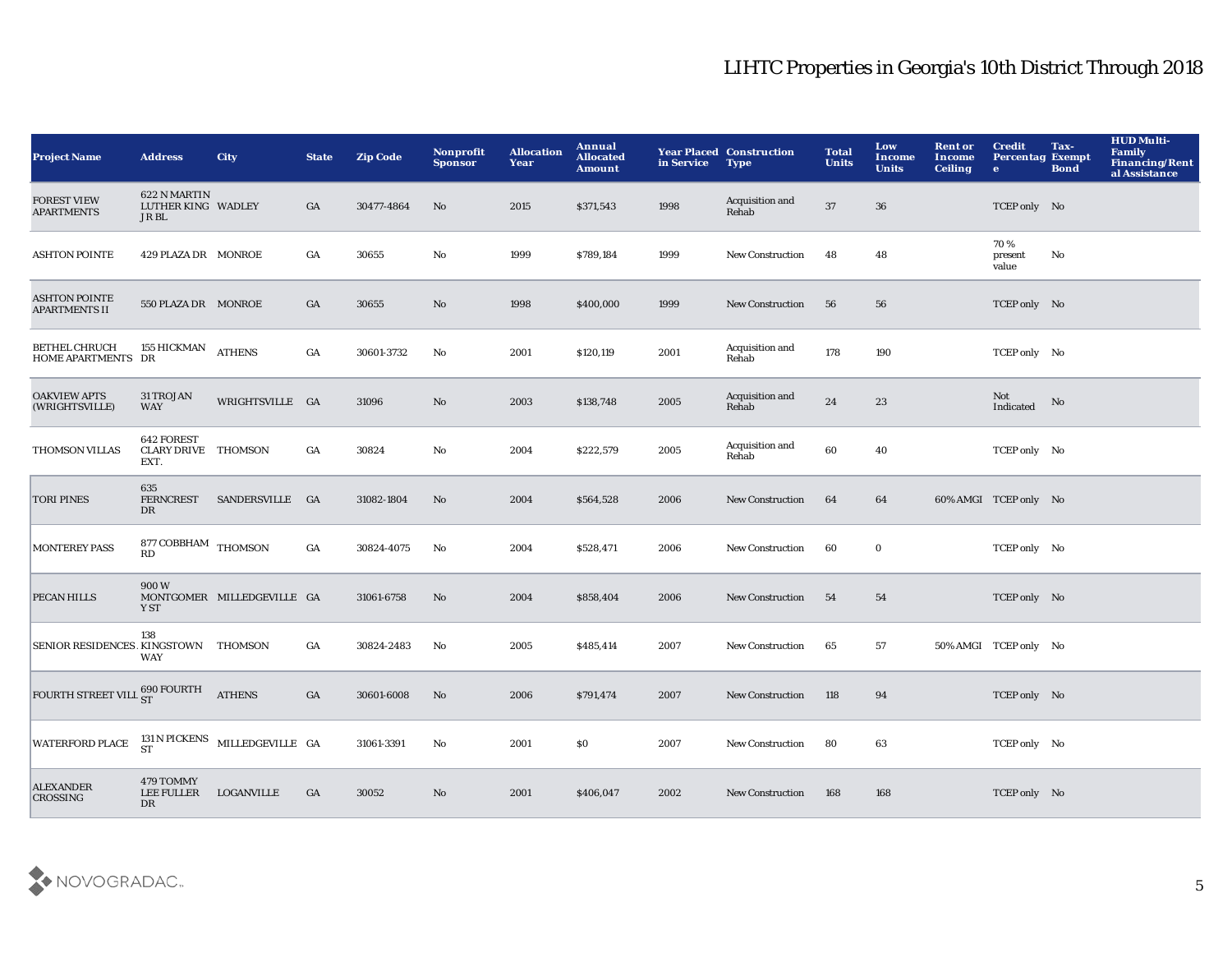| <b>Project Name</b>                                                               | <b>Address</b>                          | <b>City</b>                     | <b>State</b>     | <b>Zip Code</b> | <b>Nonprofit</b><br><b>Sponsor</b> | <b>Allocation</b><br>Year | Annual<br><b>Allocated</b><br><b>Amount</b> | in Service | <b>Year Placed Construction</b><br><b>Type</b> | <b>Total</b><br><b>Units</b> | Low<br>Income<br><b>Units</b> | <b>Rent or</b><br><b>Income</b><br><b>Ceiling</b> | <b>Credit</b><br><b>Percentag Exempt</b><br>$\bullet$ | Tax-<br><b>Bond</b> | <b>HUD Multi-</b><br><b>Family</b><br><b>Financing/Rent</b><br>al Assistance |
|-----------------------------------------------------------------------------------|-----------------------------------------|---------------------------------|------------------|-----------------|------------------------------------|---------------------------|---------------------------------------------|------------|------------------------------------------------|------------------------------|-------------------------------|---------------------------------------------------|-------------------------------------------------------|---------------------|------------------------------------------------------------------------------|
| <b>BETHEL CHURCH</b><br><b>HOMES</b>                                              | <b>155 HICKMAN</b><br>DR                | <b>ATHENS</b>                   | GA               | 30601-3732      | No                                 | 2001                      | \$0                                         | 2002       | <b>New Construction</b>                        | 178                          | $\bf{0}$                      |                                                   | <b>TCEP</b> only                                      |                     |                                                                              |
| <b>HERITAGE</b><br><b>APARTMENTS</b>                                              | 812<br><b>BROWNLEE</b><br>RD            | <b>JACKSON</b>                  | GA               | 30233-2457      | $\mathbf{No}$                      | 2002                      | \$205,268                                   | 2003       | Acquisition and<br>Rehab                       | 51                           | 51                            |                                                   | TCEP only No                                          |                     |                                                                              |
| <b>OAK HILL</b><br><b>APARTMENT</b>                                               | 105 OAK HILL<br>DR #1000                | <b>ATHENS</b>                   | GA               | 30601-4429      | No                                 | 2002                      | \$620,948                                   | 2003       | <b>New Construction</b>                        | 220                          | $\mathbf 0$                   |                                                   | TCEP only No                                          |                     |                                                                              |
| <b>CLARKE GARDENS</b><br><b>CLARKE GARDENS</b> 110 CARRIAGE ATHENS<br><b>APTS</b> |                                         |                                 | $_{\mathrm{GA}}$ | 30605-1883      | No                                 | 2002                      | \$45,182                                    | 2004       | Acquisition and<br>Rehab                       | 100                          | $\bf{0}$                      |                                                   | TCEP only No                                          |                     |                                                                              |
| <b>ATHENS GARDENS</b><br><b>APARTMENTS</b>                                        | 135<br>$\rm COLERIDGE$ CT $\rm ATHENS$  |                                 | GA               | 30605-2598      | No                                 | 2004                      | \$79,550                                    | 2004       | New Construction                               | 100                          | 64                            |                                                   | TCEP only No                                          |                     |                                                                              |
| <b>WASHINGTON</b><br><b>ESTATES I</b>                                             | 101<br><b>WASHINGTON TENNILLE</b><br>DR |                                 | GA               | 31089           | No                                 | 2008                      | \$949,599                                   | 2009       | <b>New Construction</b>                        | 54                           | 48                            |                                                   | Not<br>Indicated                                      | No                  |                                                                              |
| <b>WASHINGTON</b><br><b>ESTATES</b>                                               | 101<br>WASHINGTON TENNILLE<br>DR        |                                 | GA               | 31089-4159      | No                                 | 2008                      | \$704,006                                   | 2009       | New Construction                               | 54                           | $\mathbf 0$                   |                                                   | <b>TCEP</b> only                                      |                     |                                                                              |
| <b>BALDWIN PARK</b>                                                               |                                         | 251 S IRWIN ST MILLEDGEVILLE GA |                  | 31061-5671      |                                    | 2008                      | \$0                                         | 2010       | Not Indicated                                  | 56                           | $\bf{0}$                      |                                                   | <b>TCEP</b> only                                      |                     |                                                                              |
| <b>CAMELLIA LANE</b>                                                              | <b>LN</b>                               | 141 CAMELLIA SANDERSVILLE GA    |                  | 31082-2867      | $\mathbf{No}$                      | 2008                      | \$0                                         | 2010       | <b>New Construction</b>                        | 48                           | $\mathbf 0$                   |                                                   | TCEP only No                                          |                     |                                                                              |
| <b>GREYSTONE APARTME GREYSTONE</b>                                                | 100<br>DR                               | MCDONOUGH                       | GA               | 30252-8615      | $\mathbf {No}$                     | 1998                      | \$0                                         | 2010       | <b>New Construction</b>                        | 56                           | ${\bf 56}$                    |                                                   | TCEP only No                                          |                     |                                                                              |
| <b>SKYLINE TRACE</b>                                                              | 600 RIDGE RD MONROE                     |                                 | GA               | 30655-1988      | No                                 | 2008                      | \$0                                         | 2010       | New Construction                               | 64                           | $\bf{0}$                      |                                                   | TCEP only No                                          |                     |                                                                              |
| FARMINGTON HILLS PFARMINGTON WINDER                                               | 1506<br><b>WAY</b>                      |                                 | GA               | 30680           | No                                 | 2011                      | \$961,000                                   | 2012       | <b>New Construction</b>                        | 72                           | 72                            |                                                   | Not<br>Indicated                                      | No                  |                                                                              |
| LAKEWOOD HILLS SET SHOALS RD ATHENS                                               |                                         |                                 | GA               | 30605-2707      |                                    | Insufficient<br>Data      | \$0                                         | 2012       | Not Indicated                                  | 74                           | $\bf{0}$                      |                                                   | <b>TCEP</b> only                                      |                     |                                                                              |

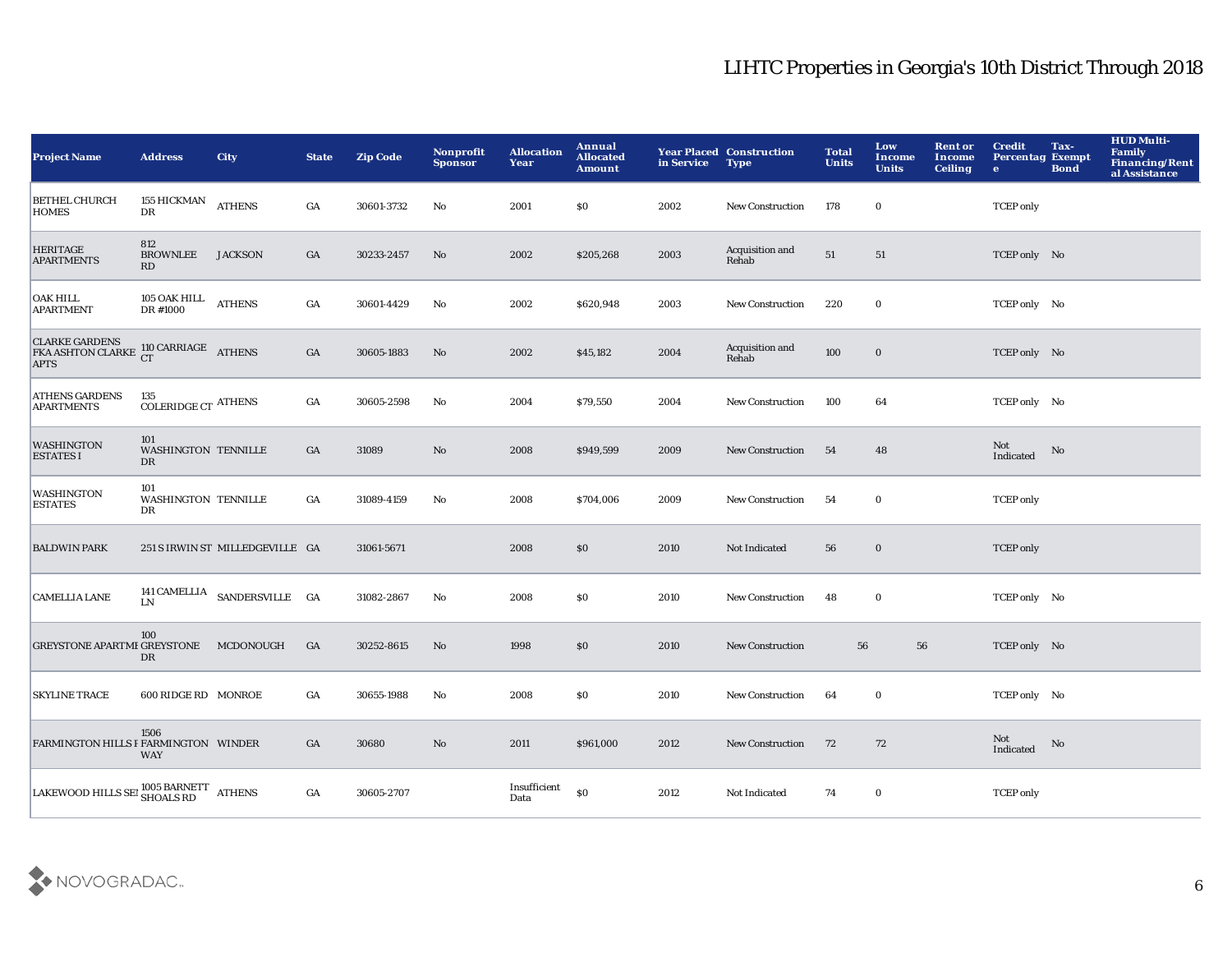| <b>Project Name</b>                                                | <b>Address</b>                                       | <b>City</b>                  | <b>State</b>     | <b>Zip Code</b> | Nonprofit<br><b>Sponsor</b> | <b>Allocation</b><br>Year | Annual<br><b>Allocated</b><br><b>Amount</b> | in Service | <b>Year Placed Construction</b><br><b>Type</b> | <b>Total</b><br><b>Units</b> | Low<br>Income<br><b>Units</b> | <b>Rent or</b><br>Income<br><b>Ceiling</b> | <b>Credit</b><br><b>Percentag Exempt</b><br>$\mathbf{e}$ | Tax-<br><b>Bond</b> | <b>HUD Multi-</b><br><b>Family</b><br>Financing/Rent<br>al Assistance |
|--------------------------------------------------------------------|------------------------------------------------------|------------------------------|------------------|-----------------|-----------------------------|---------------------------|---------------------------------------------|------------|------------------------------------------------|------------------------------|-------------------------------|--------------------------------------------|----------------------------------------------------------|---------------------|-----------------------------------------------------------------------|
| <b>FARMINGTON HILLS</b>                                            | 1505<br>FARMINGTON WINDER<br><b>WAY</b>              |                              | GA               | 30680           | No                          | 2010                      | \$886,487                                   | 2012       | <b>New Construction</b>                        | 72                           | $\bf{0}$                      |                                            | <b>TCEP</b> only                                         |                     |                                                                       |
| <b>STRATFORD COURT</b>                                             | 450<br><b>JEFFERSON</b><br><b>HWY</b>                | WINDER                       | GA               | 30680           |                             | Insufficient<br>Data      | $\mathbf{S}$                                | 2013       | Not Indicated                                  | 63                           | $\bf{0}$                      |                                            | Not<br>Indicated                                         |                     |                                                                       |
| WASHINGTON ESTATI WASHINGTON TENNILLE                              | 101<br>DR                                            |                              | GA               | 31089-4159      |                             | Insufficient<br>Data      | \$619,900                                   | 2013       | Not Indicated                                  | 40                           | 40                            |                                            | <b>TCEP</b> only                                         |                     |                                                                       |
| FOXWOOD SENIOR VI B50 FOXWOOD WASHINGTON                           |                                                      |                              | GA               | 31719           |                             | 2011                      | \$0                                         | 2013       | Not Indicated                                  | 44                           | $\mathbf 0$                   |                                            | <b>TCEP</b> only                                         |                     |                                                                       |
| <b>HERITAGE VISTA</b>                                              | 3029<br>NE                                           | HERITAGE PL MILLEDGEVILLE GA |                  | 31061-9075      | $\mathbf{N}\mathbf{o}$      | 2012                      | \$658,037                                   | 2013       | New Construction                               | 64                           | 63                            |                                            | TCEP only No                                             |                     |                                                                       |
| HIGHLAND VILLAGE A 510 PLAZA                                       |                                                      | <b>MONROE</b>                | $_{\mathrm{GA}}$ | 30655-3103      | $\mathbf {No}$              | 2012                      | \$98,981                                    | 2013       | Acquisition and<br>Rehab                       | 55                           | $\mathbf 0$                   |                                            | <b>TCEP</b> only                                         |                     |                                                                       |
| <b>STRATFORD COURT</b><br><b>DBA MAINSTREET</b><br><b>WINDER</b>   | 450<br><b>JEFFERSON</b><br><b>HWY</b>                | <b>WINDER</b>                | $_{\mathrm{GA}}$ | 30680-3639      | No                          | Insufficient<br>Data      | $\boldsymbol{\mathsf{S}}$                   | 2013       | Not Indicated                                  | 63                           | $\bf{0}$                      |                                            | <b>TCEP</b> only                                         |                     |                                                                       |
| <b>BRASELTON COURT</b>                                             | $1911\,\mathrm{HIGHWAY}$ HOSCHTON $211\,\mathrm{NW}$ |                              | $_{\mathrm{GA}}$ | 30548-3525      | No                          | 2013                      | \$748,003                                   | 2014       | <b>New Construction</b>                        | 80                           | $\mathbf 0$                   |                                            | TCEP only No                                             |                     |                                                                       |
| FARMINGTON HILLS,<br>PHASE II                                      | 1525<br>FARMINGTON WINDER<br><b>WAY</b>              |                              | GA               | 30680-3836      |                             | 2012                      | \$807,072                                   | 2014       | Not Indicated                                  | 72                           | 72                            |                                            | <b>TCEP</b> only                                         |                     |                                                                       |
| <b>COLUMBIA SENIOR</b><br><b>RESIDENCES AT</b><br><b>BROOKSIDE</b> | 300<br>HAWTHORNE ATHENS<br><b>AVENUE</b>             |                              | $_{\mathrm{GA}}$ | 30606-2162      | No                          | 2013                      | \$869,000                                   | 2014       | <b>New Construction</b>                        | 100                          | $\bf{0}$                      |                                            | <b>TCEP</b> only                                         |                     |                                                                       |
| <b>PAULDOE</b><br><b>REDEVELOPMENT</b><br><b>PHASE I</b>           | 300<br>HAWTHORNE ATHENS<br><b>LN</b>                 |                              | GA               | 30606           |                             | 2013                      | \$0                                         | 2015       | Not Indicated                                  | 100                          | $\bf{0}$                      |                                            | Not<br>Indicated                                         |                     |                                                                       |
| <b>AUTRY PINES SR</b><br>VILLAGE                                   | 155 AUTRY RD AUBURN                                  |                              | GA               | 30011-3282      | No                          | 2014                      | \$638,407                                   | 2015       | <b>New Construction</b>                        | 64                           | $\bf{0}$                      |                                            | <b>TCEP</b> only                                         |                     |                                                                       |
| <b>COLUMBIA</b><br><b>BROOKSIDE II</b>                             | <b>570 PAULDOE</b><br><b>ST</b>                      | <b>ATHENS</b>                | GA               | 30606-7511      | No                          | 2014                      | \$929,835                                   | 2015       | <b>New Construction</b>                        | 111                          | $\bf{0}$                      |                                            | <b>TCEP</b> only                                         |                     |                                                                       |